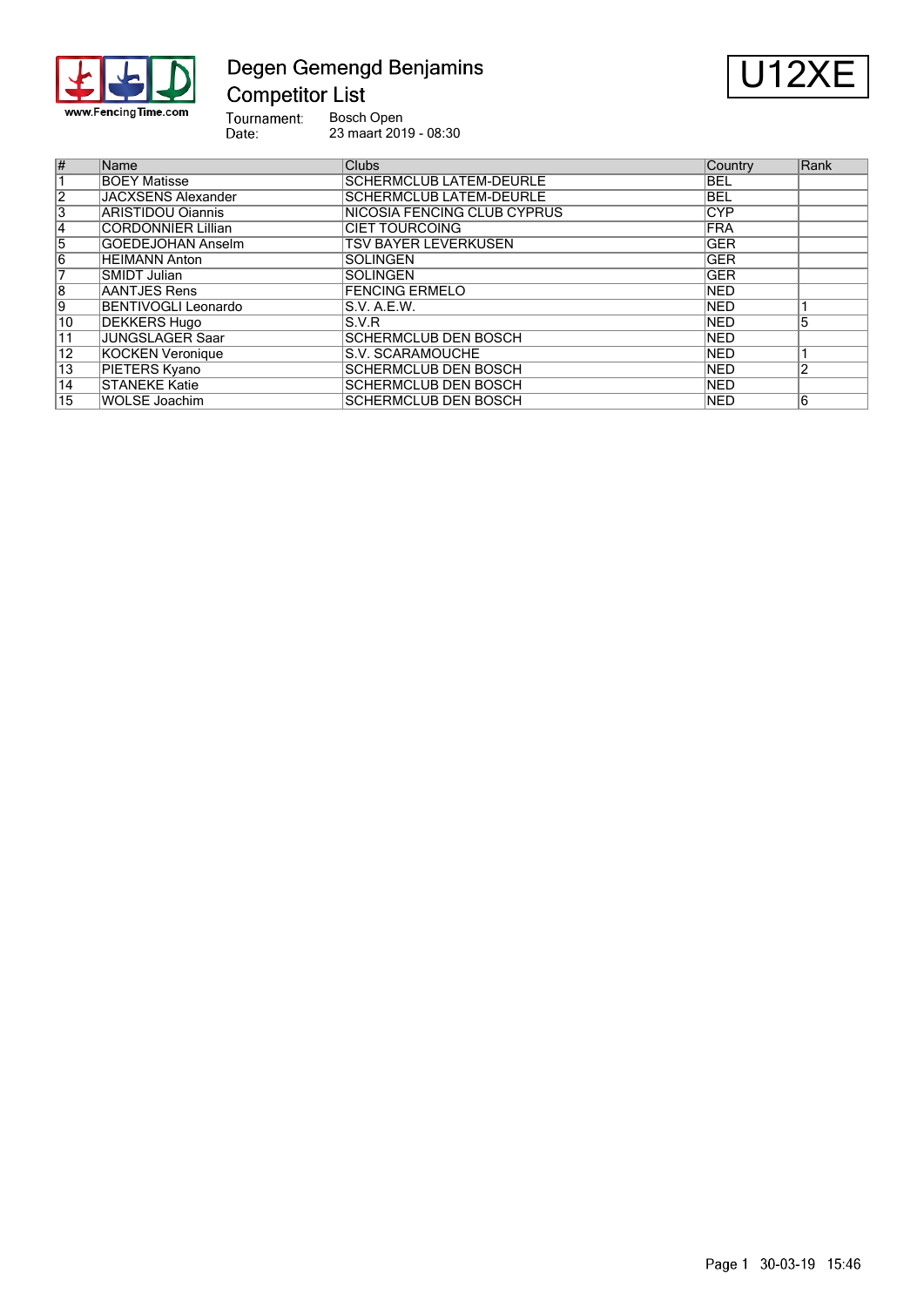| <b>Bosch Open</b>                                                                      |                                                |  |  |  |  |  |  |  |  |
|----------------------------------------------------------------------------------------|------------------------------------------------|--|--|--|--|--|--|--|--|
|                                                                                        | Den Bosch                                      |  |  |  |  |  |  |  |  |
|                                                                                        | 23 maart 2019                                  |  |  |  |  |  |  |  |  |
|                                                                                        | Degen Gemengd Benjamins                        |  |  |  |  |  |  |  |  |
|                                                                                        | Total # of competitors: 15 Total # of pools: 3 |  |  |  |  |  |  |  |  |
| 3 pools of 5<br>Round 1<br>All competitors (100%) promoted to the next round           |                                                |  |  |  |  |  |  |  |  |
| Round 2<br>Incomplete DE table of 16 fenced through the finals, no fence-off for third |                                                |  |  |  |  |  |  |  |  |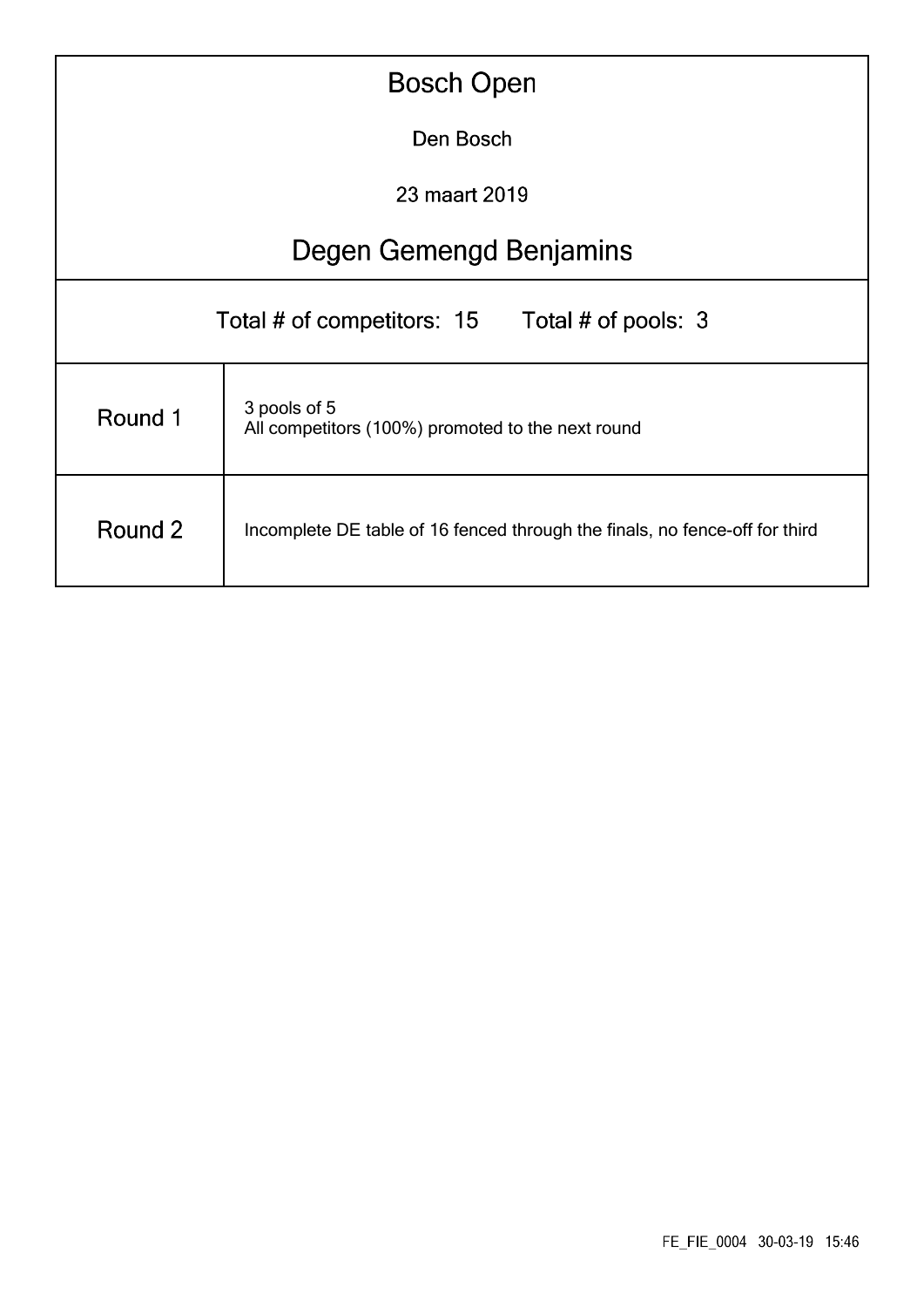

### Degen Gemengd Benjamins Seeding for Round #1 - Pool



Tournament:<br>Date: Bosch Open 23 maart 2019 - 08:30 FIE Document: FE\_FIE\_0001.2

| Seed            | Name                       | Club.                          | Country     | Rank | Notes |
|-----------------|----------------------------|--------------------------------|-------------|------|-------|
|                 | <b>BENTIVOGLI Leonardo</b> | S.V. A.E.W.                    | <b>INED</b> |      |       |
| $\overline{2}$  | <b>KOCKEN Veronique</b>    | S.V. SCARAMOUCHE               | <b>NED</b>  |      |       |
| 3               | PIETERS Kyano              | <b>SCHERMCLUB DEN BOSCH</b>    | <b>NED</b>  |      |       |
| 14              | <b>DEKKERS Hugo</b>        | S.V.R                          | <b>NED</b>  |      |       |
| 5               | <b>WOLSE Joachim</b>       | <b>SCHERMCLUB DEN BOSCH</b>    | <b>NED</b>  | 6    |       |
| 6               | <b>CORDONNIER Lillian</b>  | <b>CIET TOURCOING</b>          | <b>IFRA</b> |      |       |
|                 | <b>HEIMANN Anton</b>       | <b>SOLINGEN</b>                | <b>GER</b>  |      |       |
| $\overline{8}$  | AANTJES Rens               | <b>FENCING ERMELO</b>          | <b>NED</b>  |      |       |
| 9               | <b>BOEY Matisse</b>        | <b>SCHERMCLUB LATEM-DEURLE</b> | <b>BEL</b>  |      |       |
| 10              | ARISTIDOU Oiannis          | NICOSIA FENCING CLUB CYPRUS    | <b>CYP</b>  |      |       |
| 11              | <b>GOEDEJOHAN Anselm</b>   | <b>TSV BAYER LEVERKUSEN</b>    | <b>GER</b>  |      |       |
| $\overline{12}$ | <b>JACXSENS Alexander</b>  | <b>SCHERMCLUB LATEM-DEURLE</b> | <b>BEL</b>  |      |       |
| $\overline{13}$ | SMIDT Julian               | <b>SOLINGEN</b>                | <b>GER</b>  |      |       |
| 14              | <b>JUNGSLAGER Saar</b>     | <b>SCHERMCLUB DEN BOSCH</b>    | <b>INED</b> |      |       |
| 15              | <b>STANEKE Katie</b>       | <b>SCHERMCLUB DEN BOSCH</b>    | <b>NED</b>  |      |       |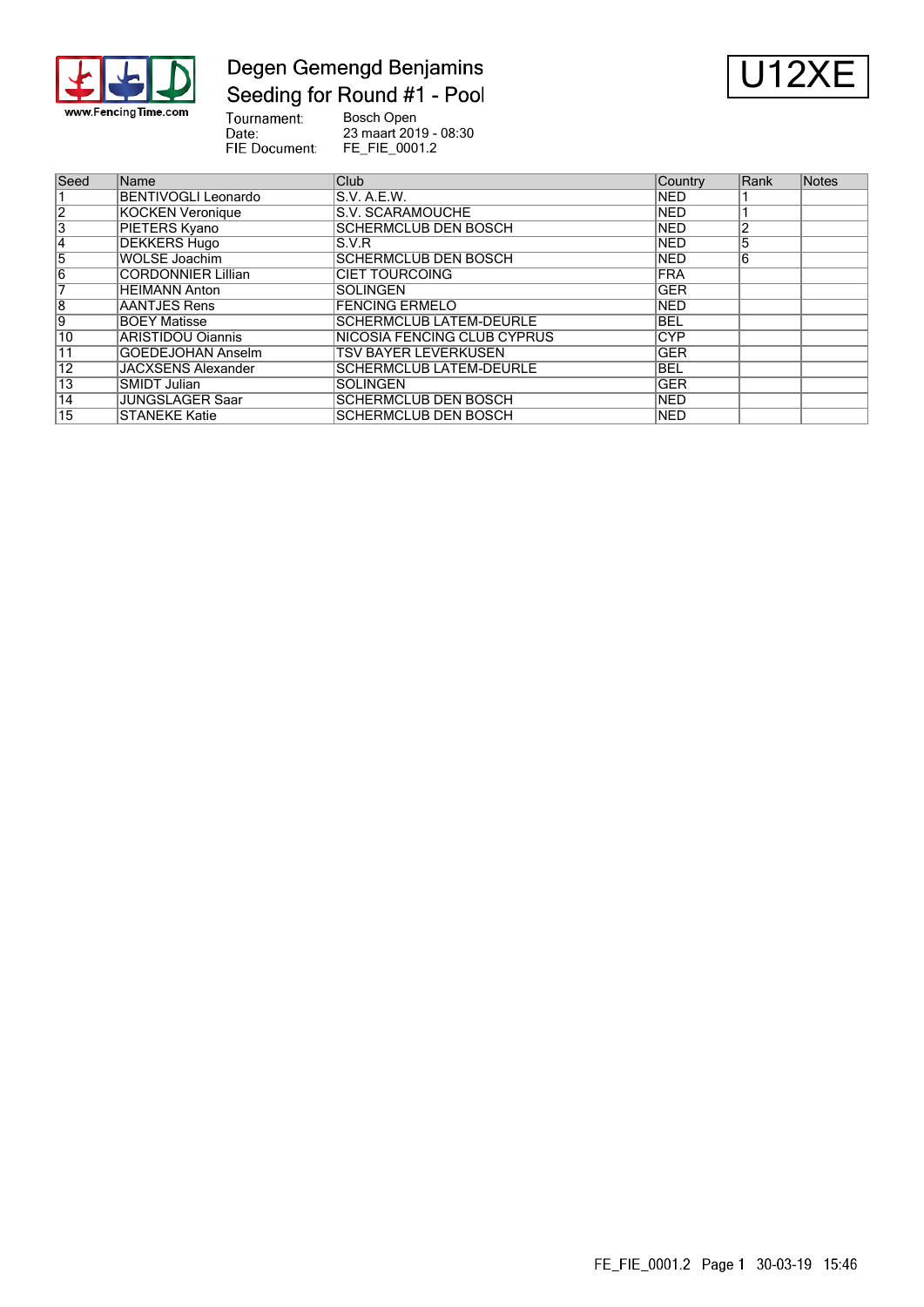

# Degen Gemengd Benjamins Round #1 Pool Results



Tournament: Bosch Open Date: 23 maart 2019 - 08:30 FIE Document: FE\_FIE\_0007

|                            | Referee(s):                          |                            |    |                |                |                |                |                |           |    |                 |       |
|----------------------------|--------------------------------------|----------------------------|----|----------------|----------------|----------------|----------------|----------------|-----------|----|-----------------|-------|
| Name                       | <b>Affiliation</b>                   | #                          |    | $\overline{2}$ | 3              | 4              | 5              | V              | V/M TS TR |    |                 | Ind   |
| <b>STANEKE Katie</b>       | SCHERMCLUB DEN BOSCH /<br><b>NFD</b> |                            |    | D2             | D <sub>0</sub> | D <sub>0</sub> | D1             | $\Omega$       | 0,00      | 3  | 16 <sup>°</sup> | $-13$ |
| <b>JUNGSLAGER Saar</b>     | SCHERMCLUB DEN BOSCH /<br><b>NFD</b> | $\mathcal{P}$              | V4 |                | D1             | V4             | D0             | $\overline{2}$ | 0,50      | 9  | 9               | 0     |
| <b>BENTIVOGLI Leonardo</b> | S.V. A.E.W. / NED                    | 3                          | V4 | V <sub>2</sub> |                | V4             | V4             | 4              | 1,00      | 14 | 6               | -8    |
| <b>CORDONNIER Lillian</b>  | CIET TOURCOING / FRA                 | $\boldsymbol{\mathcal{A}}$ | V4 | D1             | D3             |                | D <sub>0</sub> |                | 0.25      | 8  | 12              | -4    |
| <b>HEIMANN Anton</b>       | SOLINGEN / GER                       | 5                          | V4 | V4             | D <sub>2</sub> | V4             |                | 3              | 0,75      | 14 | 5               | -9    |

|                           | Referee(s):                             |               |                |                |                |                |                |   |           |    |                 |               |
|---------------------------|-----------------------------------------|---------------|----------------|----------------|----------------|----------------|----------------|---|-----------|----|-----------------|---------------|
| Name                      | Affiliation                             | #             |                | $\overline{2}$ | 3              | 4              | 5              | V | V/M TS TR |    |                 | $\lfloor$ lnd |
| <b>KOCKEN Veronique</b>   | S.V. SCARAMOUCHE / NED                  |               |                | V4             | V3             | V4             | D <sub>0</sub> | 3 | 0.75      | 11 | 8               | 3             |
| <b>AANTJES Rens</b>       | FENCING ERMELO / NED                    | $\mathcal{P}$ | D <sub>2</sub> |                | D3             | V4             | D <sub>2</sub> |   | 0,25      | 11 | 14              | -3            |
| <b>JACXSENS Alexander</b> | SCHERMCLUB LATEM-DEURLE /<br><b>BFI</b> | 3             | D1             | V <sub>4</sub> |                | V <sub>4</sub> | D <sub>0</sub> | 2 | 0.50      | 9  | 11              | $-2$          |
| <b>WOLSE Joachim</b>      | SCHERMCLUB DEN BOSCH /<br><b>NFD</b>    | 4             | D1             | D2             | D <sub>2</sub> |                | D <sub>0</sub> | 0 | 0,00      | 5  | 16 <sup>°</sup> | $-11$         |
| <b>GOEDEJOHAN Anselm</b>  | TSV BAYER LEVERKUSEN / GER              | 5.            | V4             | V4             | V3             | V4             |                | 4 | 1,00      | 15 | $\overline{2}$  | 13            |

| 2<br>$\blacktriangleright$ | Referee(s):                             |               |    |                |                |                |                |                |      |    |    |               |
|----------------------------|-----------------------------------------|---------------|----|----------------|----------------|----------------|----------------|----------------|------|----|----|---------------|
| Name                       | Affiliation                             | $\#$          |    | $\overline{2}$ | 3              | 4              | 5              | V              |      |    |    | V/M TS TR Ind |
| <b>SMIDT Julian</b>        | SOLINGEN / GER                          | 1             |    | D3             | V4             | D <sub>2</sub> | V4             | 2              | 0.50 | 13 | 12 | 1             |
| PIETERS Kyano              | SCHERMCLUB DEN BOSCH /<br><b>NFD</b>    | $\mathcal{P}$ | V4 |                | D1             | D <sub>3</sub> | V4             | $\overline{2}$ | 0.50 | 12 | 13 | -1            |
| <b>DEKKERS Hugo</b>        | S.V.R / NED                             | 3             | D1 | V <sub>4</sub> |                | D1             | V <sub>4</sub> | $\overline{2}$ | 0,50 | 10 | 11 | - 1           |
| <b>ARISTIDOU Ojannis</b>   | NICOSIA FENCING CLUB<br>CYPRUS / CYP    | 4             | V4 | V <sub>4</sub> | V4             |                | V <sub>4</sub> | 4              | 1,00 | 16 | 8  | 8             |
| <b>BOEY Matisse</b>        | SCHERMCLUB LATEM-DEURLE /<br><b>BEL</b> | 5.            | D3 | D <sub>2</sub> | D <sub>2</sub> | D <sub>2</sub> |                | 0              | 0,00 | 9  | 16 | -7            |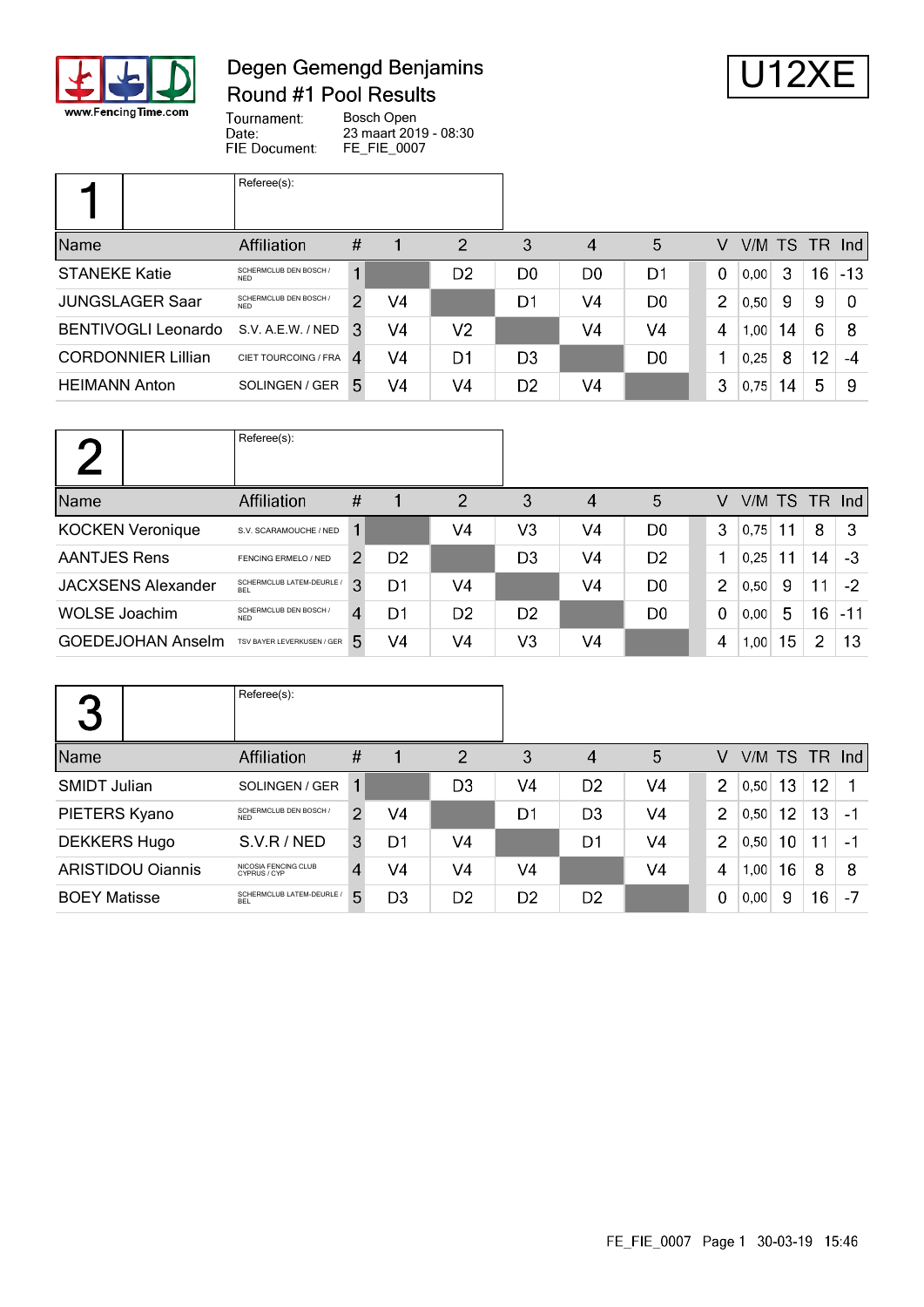

### Degen Gemengd Benjamins Seeding for Round #2 - DE



Tournament:<br>Date:<br>FIE Document: Bosch Open 23 maart 2019 - 08:30 FE\_FIE\_0008

| Seed           | <b>Name</b>               | Club                           | Country     | V              | V/M  | <b>TS</b>       | TR              | lnd.  | Notes    |
|----------------|---------------------------|--------------------------------|-------------|----------------|------|-----------------|-----------------|-------|----------|
|                | GOEDEJOHAN Anselm         | <b>TSV BAYER LEVERKUSEN</b>    | <b>IGER</b> | 4              | 1.00 | 15              |                 | $+13$ | Advanced |
| $\overline{2}$ | ARISTIDOU Oiannis         | INICOSIA FENCING CLUB CYPRUS   | <b>CYP</b>  | 4              | 1.00 | 16              | 18              | +8    | Advanced |
| 3              | BENTIVOGLI Leonardo       | IS.V. A.E.W.                   | <b>NED</b>  | 4              | 1.00 | 14              | 16              | +8    | Advanced |
| 4              | <b>HEIMANN Anton</b>      | <b>SOLINGEN</b>                | <b>GER</b>  | 3              | 0.75 | 14              | 15              | $+9$  | Advanced |
| 5              | KOCKEN Veronique          | <b>S.V. SCARAMOUCHE</b>        | <b>NED</b>  | 3              | 0.75 | 11              | 18              | $+3$  | Advanced |
| 6              | SMIDT Julian              | <b>SOLINGEN</b>                | <b>GER</b>  | 2              | 0.50 | 13              | 12              | $+1$  | Advanced |
|                | <b>JUNGSLAGER Saar</b>    | SCHERMCLUB DEN BOSCH           | <b>NED</b>  | 2              | 0,50 | 9               | 19              | 0     | Advanced |
| 8              | <b>PIETERS Kyano</b>      | SCHERMCLUB DEN BOSCH           | <b>NED</b>  | $\overline{2}$ | 0.50 | $1\overline{2}$ | $1\overline{3}$ | -1    | Advanced |
| وا             | DEKKERS Hugo              | IS.V.R                         | <b>NED</b>  | 2              | 0.50 | 10              | 11              | -1    | Advanced |
| 10             | <b>JACXSENS Alexander</b> | <b>SCHERMCLUB LATEM-DEURLE</b> | <b>BEL</b>  | 2              | 0,50 | 9               | 11              | $-2$  | Advanced |
| 11             | AANTJES Rens              | <b>FENCING ERMELO</b>          | <b>NED</b>  |                | 0.25 | 11              | 14              | -3    | Advanced |
| 12             | <b>CORDONNIER Lillian</b> | <b>CIET TOURCOING</b>          | <b>FRA</b>  |                | 0.25 | 8               | 12              | $-4$  | Advanced |
| 13             | <b>BOEY Matisse</b>       | <b>SCHERMCLUB LATEM-DEURLE</b> | <b>BEL</b>  | ۱O             | 0.00 | 9               | 16              | -7    | Advanced |
| 14             | WOLSE Joachim             | SCHERMCLUB DEN BOSCH           | <b>NED</b>  | 10             | 0.00 | 5               | 16              | $-11$ | Advanced |
| 15             | ISTANEKE Katie            | SCHERMCLUB DEN BOSCH           | <b>NED</b>  |                | 0,00 | 3               | 16              | $-13$ | Advanced |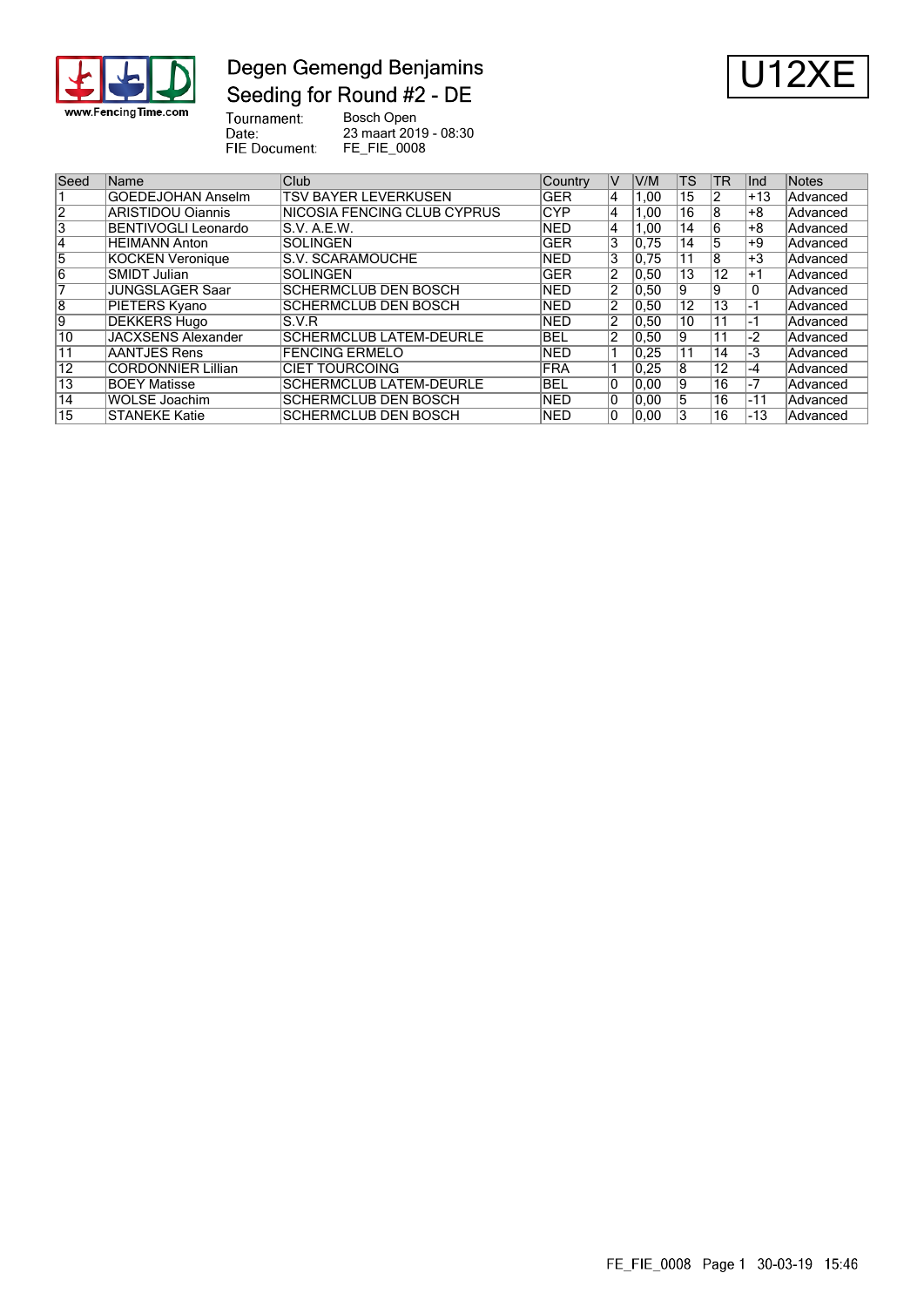

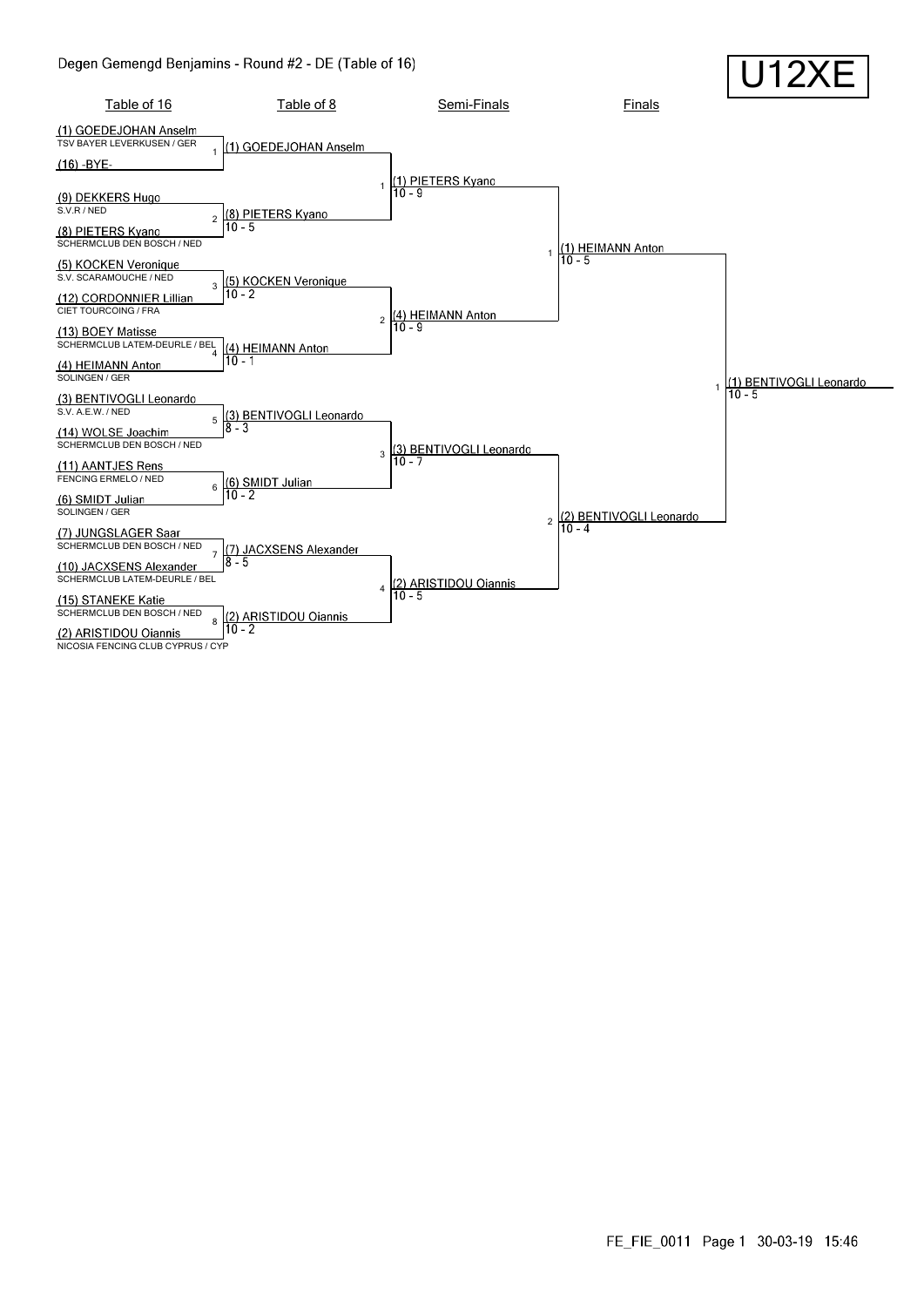

# Degen Gemengd Benjamins **Final Ranking**



**Bosch Open<br>23 maart 2019 - 08:30<br>FE\_FIE\_0012** Tournament: Date:<br>Date:<br>FIE Document:

| Place           | Name                      | <b>Clubs</b>                   | Country    |
|-----------------|---------------------------|--------------------------------|------------|
|                 | BENTIVOGLI Leonardo       | S.V. A.E.W.                    | <b>NED</b> |
| $\overline{2}$  | HEIMANN Anton             | <b>SOLINGEN</b>                | <b>GER</b> |
| 3T              | PIETERS Kyano             | <b>SCHERMCLUB DEN BOSCH</b>    | <b>NED</b> |
| $\overline{3T}$ | ARISTIDOU Oiannis         | NICOSIA FENCING CLUB CYPRUS    | <b>CYP</b> |
| 5               | <b>GOEDEJOHAN Anselm</b>  | <b>TSV BAYER LEVERKUSEN</b>    | <b>GER</b> |
| $\overline{6}$  | <b>KOCKEN Veronique</b>   | S.V. SCARAMOUCHE               | <b>NED</b> |
| 7               | SMIDT Julian              | <b>ISOLINGEN</b>               | <b>GER</b> |
| $\overline{8}$  | <b>JACXSENS Alexander</b> | <b>SCHERMCLUB LATEM-DEURLE</b> | <b>BEL</b> |
| 9               | JUNGSLAGER Saar           | <b>SCHERMCLUB DEN BOSCH</b>    | <b>NED</b> |
| 10              | <b>DEKKERS Hugo</b>       | S.V.R                          | NED        |
| 11              | AANTJES Rens              | <b>FENCING ERMELO</b>          | <b>NED</b> |
| $\overline{12}$ | <b>CORDONNIER Lillian</b> | <b>CIET TOURCOING</b>          | FRA        |
| $\overline{13}$ | <b>BOEY Matisse</b>       | <b>SCHERMCLUB LATEM-DEURLE</b> | <b>BEL</b> |
| 14              | WOLSE Joachim             | <b>SCHERMCLUB DEN BOSCH</b>    | <b>NED</b> |
| 15              | <b>STANEKE Katie</b>      | SCHERMCLUB DEN BOSCH           | <b>NED</b> |